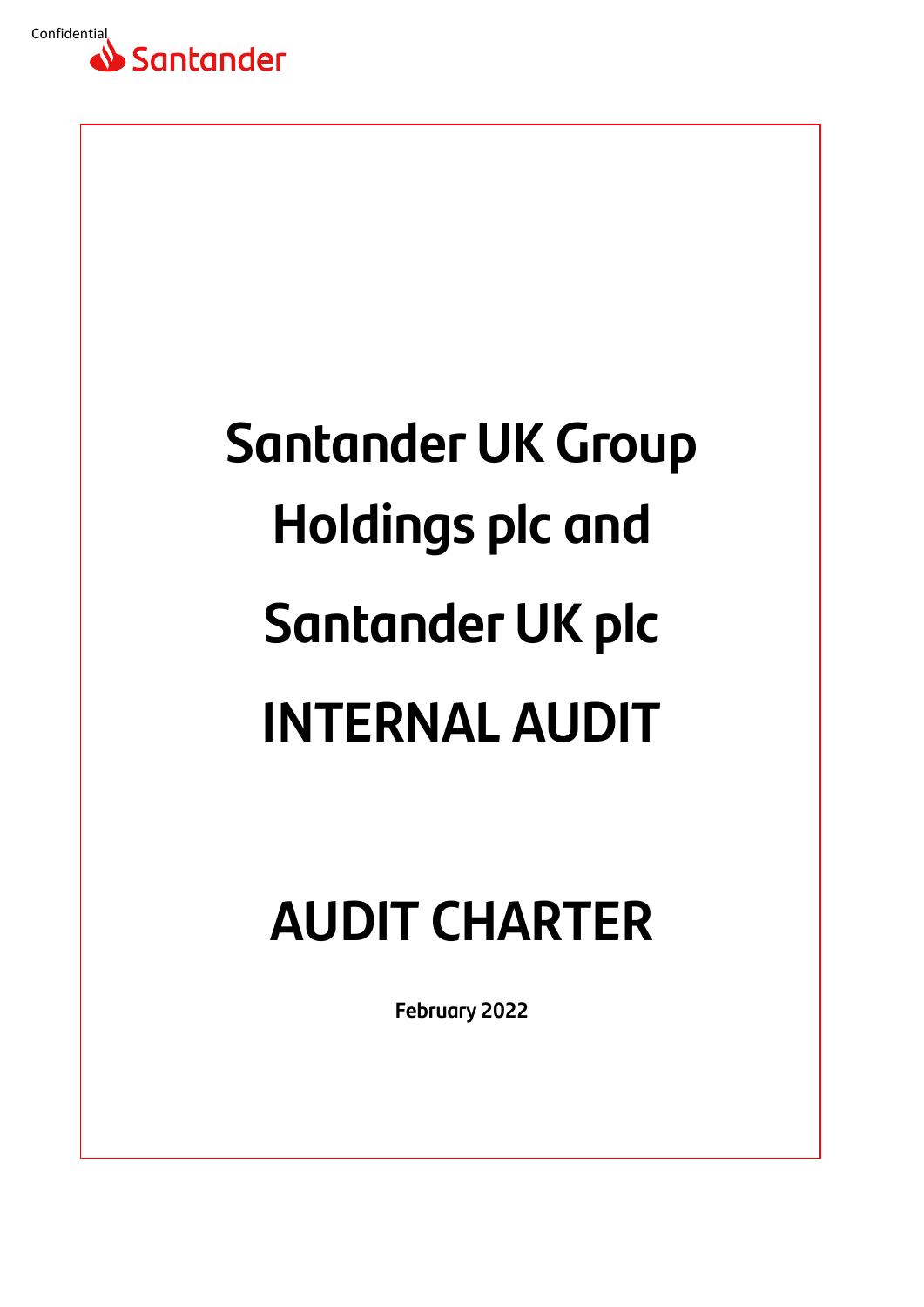

# **1) INTRODUCTION**

This document contains the Internal Audit Charter for Santander UK Group Holdings plc and Santander UK plc (collectively "Santander UK"), the Ring Fenced Bank Group, which defines the purpose, authority, responsibilities and position of the Internal Audit function. This Charter is adapted from the Santander Group Internal Audit Corporate Framework.

# **2) SCOPE OF APPLICATION AND IMPLEMENTATION**

This Charter applies throughout Santander UK and has been approved by the Santander UK Group Holdings plc and Santander UK plc Board Audit Committees ("BACs") and the Santander UK Chief Internal Auditor ("CIA").

# **3) THE INTERNAL AUDIT FUNCTION: MISSION, OBJECTIVES, SCOPE, AUTHORITY, INDEPENDENCE AND OPERATING GUIDELINES**

#### **(i) Mission and Objectives**

The Internal Audit Department of Santander UK ("IAD") has adopted the mission and definition of Internal Audit as defined by the Institute of Internal Auditors.

The IAD is a permanent function, independent of any other functions or units within Santander UK, whose objective is to provide the Santander UK Boards and Senior Management with risk-based and objective assurance, advice and insight. The IAD provides independent assurance on the quality and effectiveness of internal control, risk management (current or emerging) and governance processes and systems, thereby helping Santander UK to accomplish its objectives and to protect its assets, solvency, reputation and sustainability. To such ends, the IAD evaluates:

- $\circ$  The adequacy, efficiency and effectiveness of risk management, control and governance systems and processes;
- o Compliance with applicable legislation and regulatory requirements;
- o The reliability and integrity of financial and operational information; and
- o Asset integrity.

## **(ii) Scope**

The scope of the activities of the IAD comprises of:

- o All legal entities forming part of Santander UK, over which control is exercised; and
- $\circ$  The separate assets (e.g. investment funds) managed by the entities mentioned in Section 2 above.

Transactions and contracts for services outside the Santander UK perimeter are carried out on an arm's length basis on third-party terms and they are paid for and documented in a Local Service Agreement (LSA).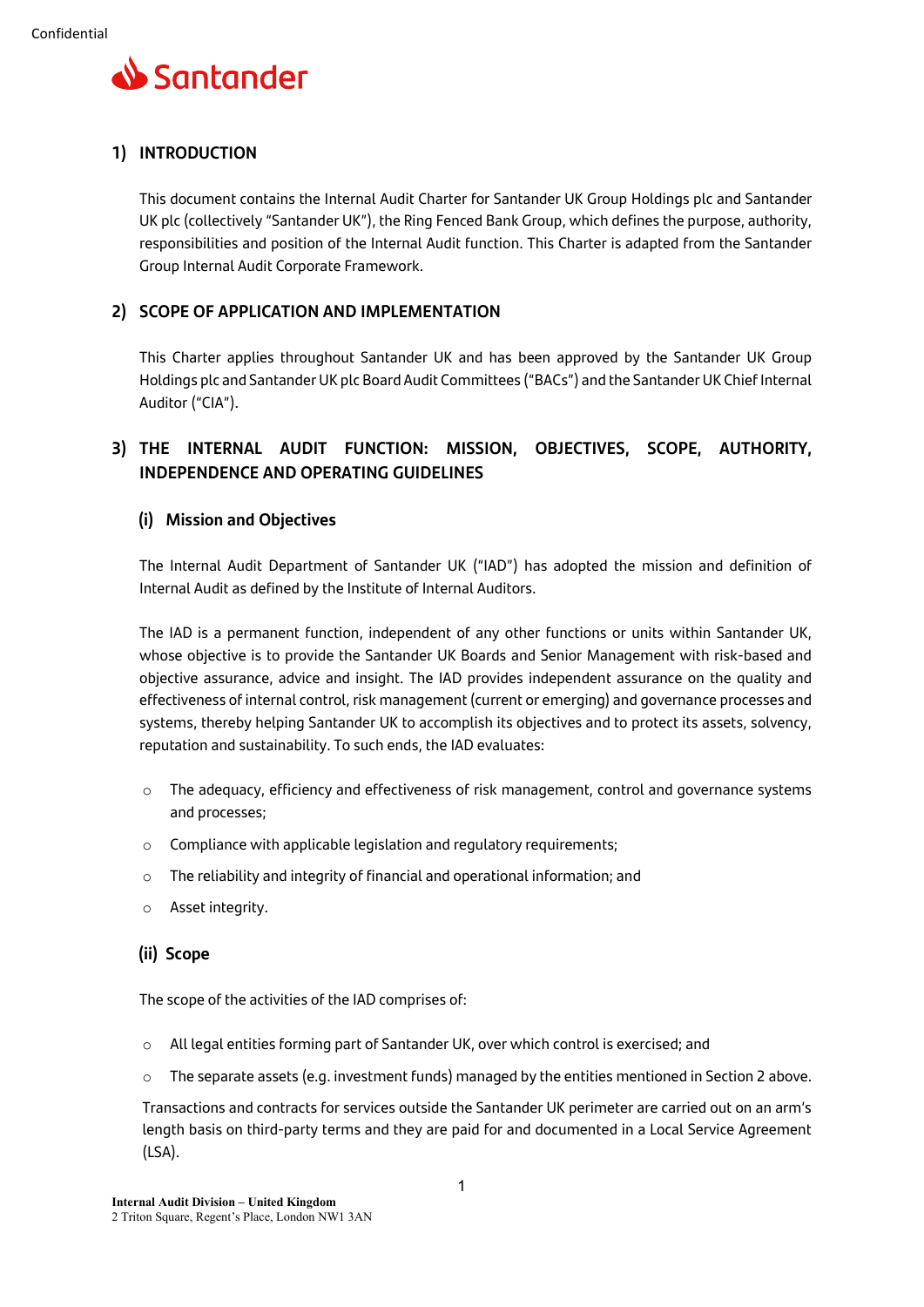

The scope defined in this section will include, in all cases, any activities, businesses and processes carried out (whether directly or through outsourcing), as well as the existing organisation and, if applicable, any commercial networks.

In addition to the mission explained in sub-section (i) above, IAD may conduct audits of any other investees not included under the preceding points when the Santander Group has reserved itself this right as shareholder.

#### **(iii) Authority and Independence**

The IAD's authority is directly empowered by the BACs.

The IAD should have full, free and unrestricted access to any and all information. This access shall include documents, records and applications, physical sites and, if applicable, physical, computer-based and electronic files, as well as the cooperation of employees of Santander UK or external staff, whenever necessary.

The IAD will also have the right of attendance at any senior committees or any other key management decision making fora that the Santander UK CIA considers relevant or necessary. In addition, the CIA has direct and unrestricted access to the Chair of the BACs and, if necessary, to the Chair of the Board.

#### **(iv) Operating Guidelines**

The IAD will discharge its responsibilities based on the following principles:

o Independence, objectivity and impartiality;

The IAD's opinions shall be based on objective analysis of the facts, unaffected by any undue influences, pressure or conflicts of interest of any kind.

The IAD may provide consulting and advisory services or undertake special projects, provided that:

- i. They do not compromise the integrity of the Audit Plan;
- ii. They relate to specific issues or processes; and
- iii. They are requested or approved by the Santander UK Board, BACs, the Chief Executive Officer or the Santander Group Chief Audit Executive ("Group CAE");

In all events, whether within the scope of these projects or in its ordinary activity, the IAD shall not undertake the design, implementation or execution of control mechanisms, develop procedures, install systems or prepare records and it shall take the necessary measures to ensure that its independence and objectivity remain uncompromised;

 $\circ$  Integrity, ethical behaviour and a high degree of confidentiality of any data handled and any conclusions. Internal Auditors´ shall adhere to the principles and rules of conduct set forth in the Santander Group Internal Audit Department Code of Conduct, and in the Institute of Internal Auditors' Code of Ethics;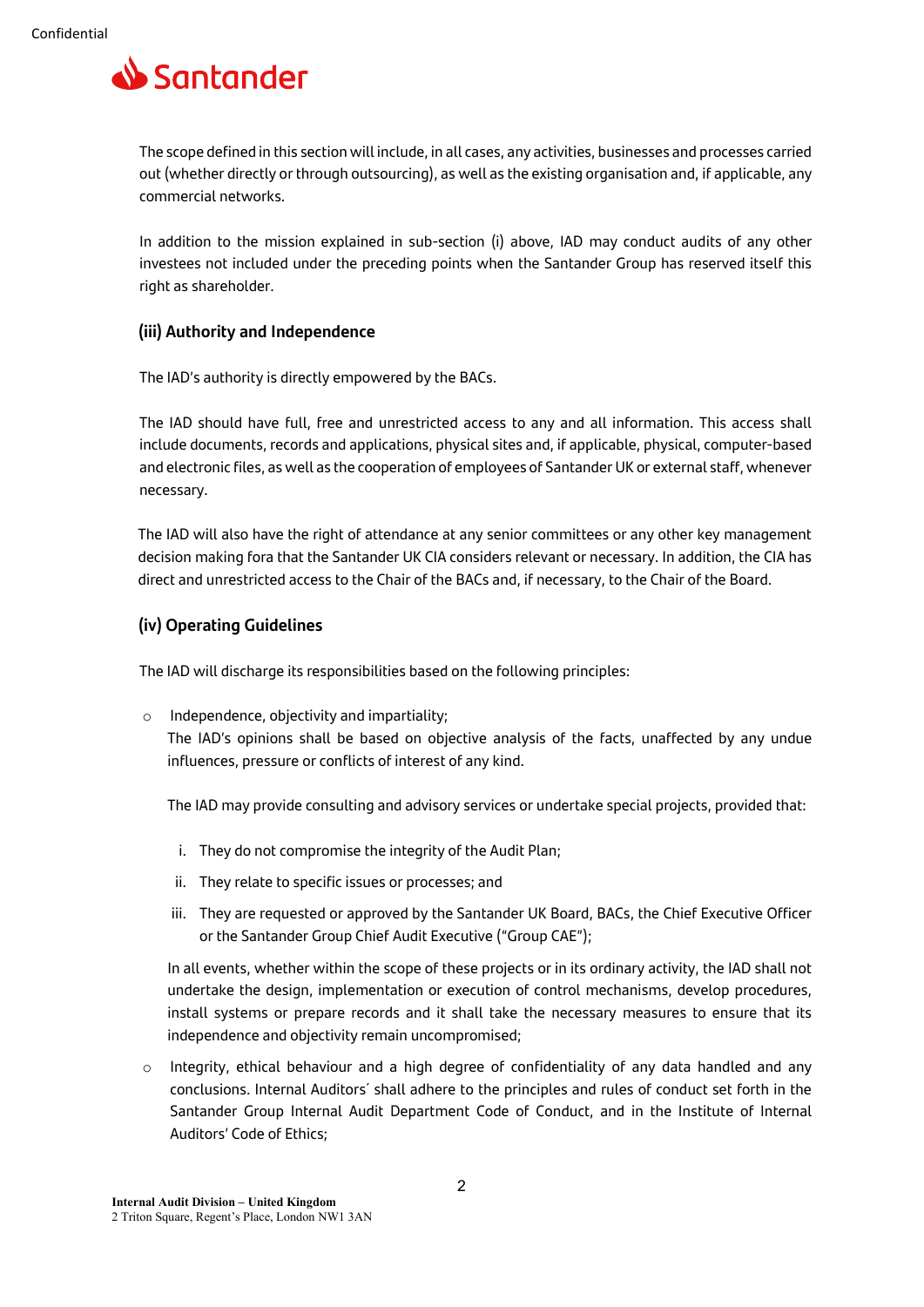

The IAD will establish appropriate procedures to prevent the existence of conflicts of interest that might compromise the performance of its functions and duties;

- o Competent, skilled and professionally qualified auditors. To this end, Internal Auditors shall be engaged in continuous professional development;
- o Quality work, based on objective drawn conclusions, documented and supported by performed audit tests, using uniform criteria, common and suitable methodology and tools. In performing their duties, Internal Auditors must at all times exercise due professional care;
- $\circ$  Promoting continuous improvement within the organisation, geared towards the creation of value, generating relevant and substantiated reports and supporting management in the units audited in a spirit of mutual collaboration and contribution of measures for improvement with in-depth analysis, proactively and forward-looking, and providing risk-based assurance;
- $\circ$  Appropriate collaboration with the other existing control functions in Santander UK;
- o Suitable collaboration with external auditors and other external assurance providers, holding regular meetings and sharing information including the results of the reviews performed and audit reports issued;
- o An effective relationship with the UK regulators; and
- o Adherence to the Institute of Internal Auditors' International Professional Practices Framework and the Chartered Institute of Internal Auditors' Internal Audit Financial Services Code of Practice Guidance on effective internal audit in the financial services sector("the FS Code"), third edition, January 2021, and the principles established by the Basel Committee on Banking Supervision, June 2012, for Internal Audit functions in banks.

#### **4) REPORTING, ORGANISATIONAL STRUCTURE AND GOVERNANCE**

The IAD is part of the Santander Group Internal Audit function.

The CIA has a direct reporting line to the BACs and an administrative reporting line to the Santander UK Chief Executive Officer<sup>[1](#page-3-0)</sup>. In addition, the CIA has a functional reporting line to the Group CAE.

The CIA has ultimate responsibility for the IAD in Santander UK and is appointed by the BACs (subject to approval under the Prudential Regulation Authority (PRA) and Financial Conduct Authority (FCA) Senior Managers Regime) with the endorsement of the Chief Executive Officer of Santander UK and the involvement of the Group CAE, in accordance with the Group Subsidiary Governance Model, and Guidelines for Subsidiaries and the corresponding procedures, subject to being permissible under local law and regulations. Specifically, the Financial Services (Banking Reform) Act 2013 ("the Act") and the

<span id="page-3-0"></span><sup>&</sup>lt;sup>1</sup> The administrative reporting line to the local CEO is limited to ensuring, at the highest levels of the organisation, the fulfilment of the function´s needs in relation to the sufficiency of human and material resources as dictated by the Internal Audit Corporate Framework, and those related instructions explicitly and implicitly decided by the Audit Committees or the Boards. This administrative reporting line facilitates the human resources and financial management tasks necessary to allow Internal Audit to achieve its objectives and maintain an appropriate position within the organisation.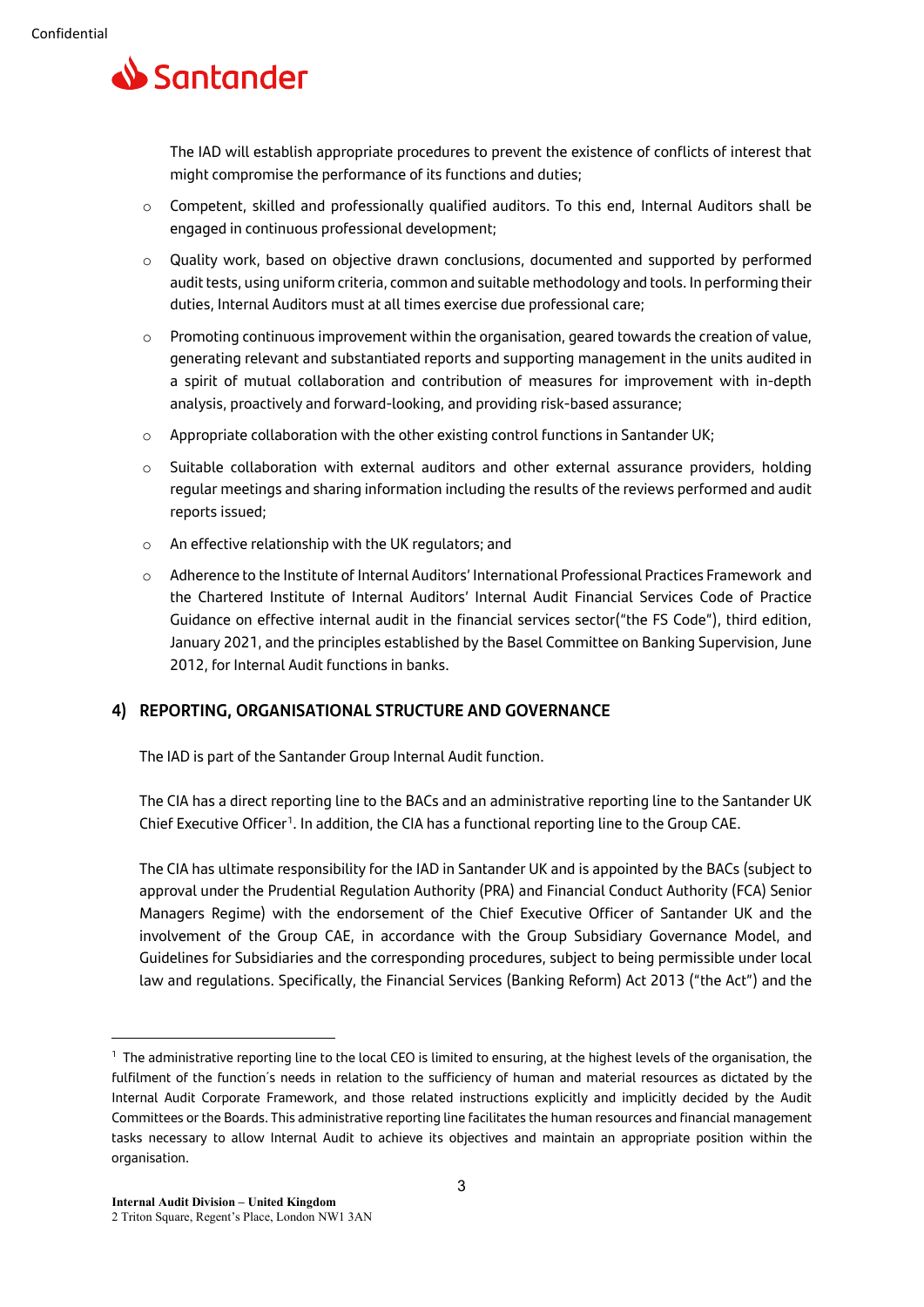

ring-fencing rules set out by the PRA and FCA take precedence over the Group Subsidiary Governance Model and Guidelines for Subsidiaries.

The Chair of the BACs is accountable for setting the objectives of the CIA, recommending his or her variable remuneration to the Santander UK Board Remuneration Committee and appraising the performance of the CIA, considering also the views of the Santander UK Chief Executive Officer and Group CAE. The CIA's variable remuneration will be approved jointly by the BACs and the Santander UK Board Remuneration Committee. As required by the FS Code, the appraisal should consider the independence, objectivity and tenure of the CIA. Where the CIA's tenure exceeds seven years, the BACs should explicitly discuss annually the BACs Chair's assessment of the CIA's independence and objectivity.

The IAD shall be organised with the necessary flexibility to adapt at all times to its circumstances and structure, in order to achieve its objectives with maximum effectiveness and efficiency.



#### **5) RESPONSIBILITIES**

The following is a description of the roles and responsibilities of the functions involved in the matters covered by this Charter. Such roles and responsibilities must be exercised respecting the three lines of defence and the need to achieve collaboration between the Corporation, Subsidiaries and functions. Accordingly, Internal Audit is the third line of defence, independent from any others.

The CIA, in discharge of his or her duties, is responsible for:

- $\circ$  Proposing a suitable Charter to the BACs for the IAD, for its subsequent implementation and for obtaining the necessary approvals. The CIA shall also propose any changes that may be necessary due to periodic reviews of the Charter;
- $\circ$  Designing, implementing and maintaining a suitable methodology that embraces all aspects of audit work and identifies key risks (including emerging and systemic risks) within Santander UK, ensuring coordination with Santander Group Internal Audit Division methodology;
- o Ensuring that every activity, including outsourced activities, and every entity of Santander UK falls within the audit universe of the Internal Audit function;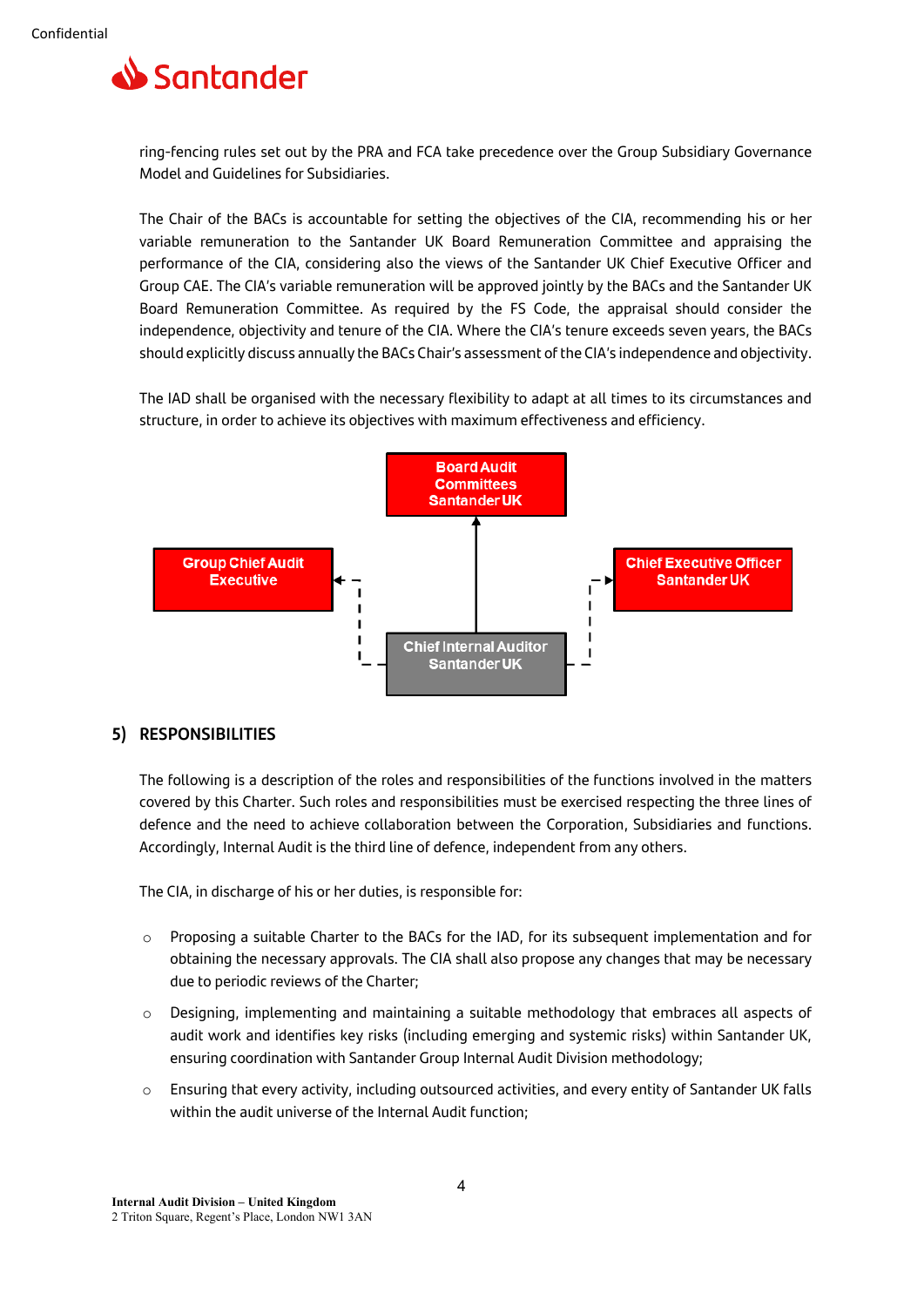

 $\circ$  The development of a risk-based Audit Plan based on its own evaluation of existing risks in Santander UK, and input from Senior Management and the BACs. The Audit Plan will be coordinated with Group and will be integrated into the Group Internal Audit Plan;

At least once a year, this Audit Plan shall be communicated to Senior Management and submitted to the BACs for review. The BACs will recommend the Audit Plan for approval and the Santander UK Board will provide final approval for the Audit Plan. Approval will be sought from the BACs when it is proposed to add or remove individual audits from the audit plan. Any significant changes to the approved Audit Plan will be communicated to Senior Management and submitted for review and recommendation by the BACs and final approval by the Santander UK Board;

o Delivery of the agreed Audit Plan through the issuance of audit reports and other assurance and monitoring reports;

This includes the notification to the audited units of the audit conclusions and the recommendations, setting of target dates for the implementation of recommendations and monitoring the business' mitigation plans of identified risks and control weaknesses, through the implementation of recommendations.

All Internal Audit reports will be made available to members of the BACs.

The IAD shall also report the results of their reviews to the Group Internal Audit, along with the issued recommendations, the extent to which they have been implemented and any other relevant aspect that may arise.

- o Reporting periodically to the BACs and other relevant board committees, and at least annually to the Board. This will include the main conclusions of the audits carried out, including whether the risk appetite framework is being adhered to and the overall effectiveness of the governance, risk and control framework. In addition, the reporting will include the IAD's performance relative to its Audit Plan and on other matters relating to the Internal Audit function including the IAD's conformance to the IIA's Code of Ethics and the Standards and other matters as requested by the committees;
- o Undertaking all audits, special reviews, reports and commissions requested by the BACs and in accordance with this Charter;
- $\circ$  Carrying out ad-hoc investigations or reviews requested by the Chief Executive Officer and ratified by the BACs;
- o Undertaking regular business monitoring through engagement with internal control functions, regular meetings with external audit and sharing the outcome of reports with them. Also, the IAD monitors key strategic developments, partakes in industry forums and working groups and engages with regulatory bodies. In addition, the IAD will be aware of emerging risks resulting from changes in market forces, regulations and economic factors;
- o The CIA will attest to the BACs, at least annually, the organisational independence of the internal audit activity. If the IAD's independence or objectivity is impaired, the details of the impairment will be disclosed to the Chair of the BACs;
- $\circ$  Developing and maintaining a quality assurance and continuous improvement programme that covers every aspect of the internal audit activity, including any activity which is out-sourced to, or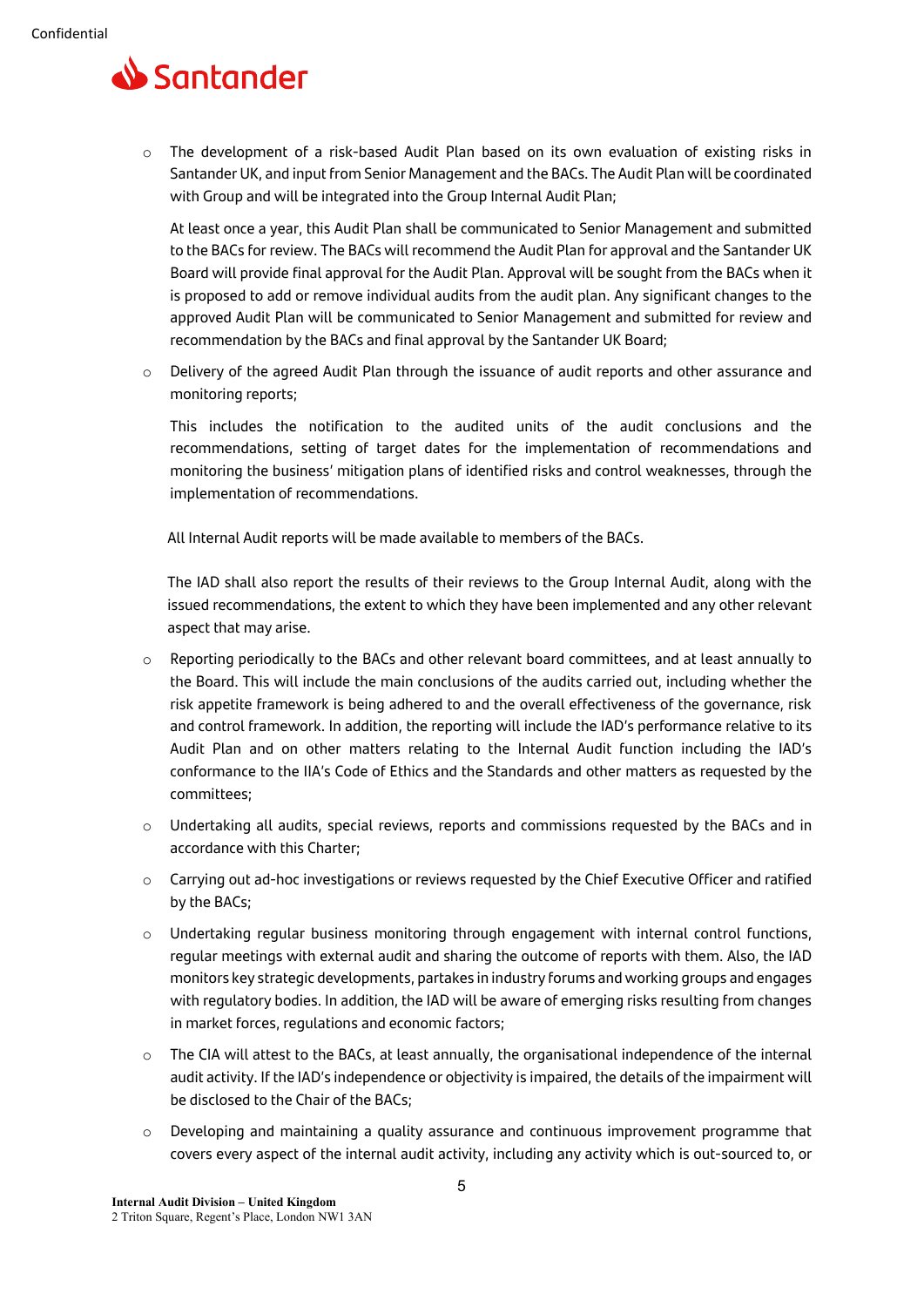

co-sourced with, an external provider, ensuring coordination with the Santander Group Internal Audit Division. This includes an internal quality assurance capability that must be independent of the delivery of audits and it should be able to challenge the IAD's performance, judgement and opinions, enabling the IAD to internally assess its effectiveness;

Additionally, the effectiveness of the IAD shall be evaluated by an independent and qualified team external to Santander UK at least once every five years;

- o Communicating to the BACs the results of internal assessments and external assessments conducted at the BACs' or a Regulator's request;
- o Ensuring that the IAD's staff have the skills and experience commensurate with the risks of the organisation. This entails developing and implementing a training plan for staff, recruitment of appropriate skill sets, secondment from other parts of the organisation or co-sourcing with external third parties; and
- o Carrying out periodic assessments of the sufficiency of the resources in place and confirming to the BACs, at least annually, the appropriateness of resources of the IAD and adequacy of the budget.

The CIA may rely on a management team consisting of Audit Directors and Heads of Audit to assist in discharging his or her responsibilities under the terms of this Charter.

#### **6) OUTSOURCING OF TASKS**

In the event that the IAD is unable to source or supply specialist skills or competence internally, it may source appropriate resources from external experts and consultants. In all cases, the IAD shall retain control over planning, execution and responsibility for its content at all times.

## **7) KEY PROCESSES**

The key processes that enable the IAD to conduct its work properly are detailed below:

- (i) Periodic planning;
	- a. Maintaining the audit universe;
	- b. Identifying and assessing risks;
	- c. Carrying out annual audit planning; and
	- d. Completing a periodic review of the risk assessment and the audit plan;
- (ii) Performing audit work;
	- a. Planning;
	- b. Undertaking audit work and drawing conclusions; and
	- c. Producing and distributing reports;
- (iii) Recommendations follow up;
- (iv) Reporting to senior management and BACs; and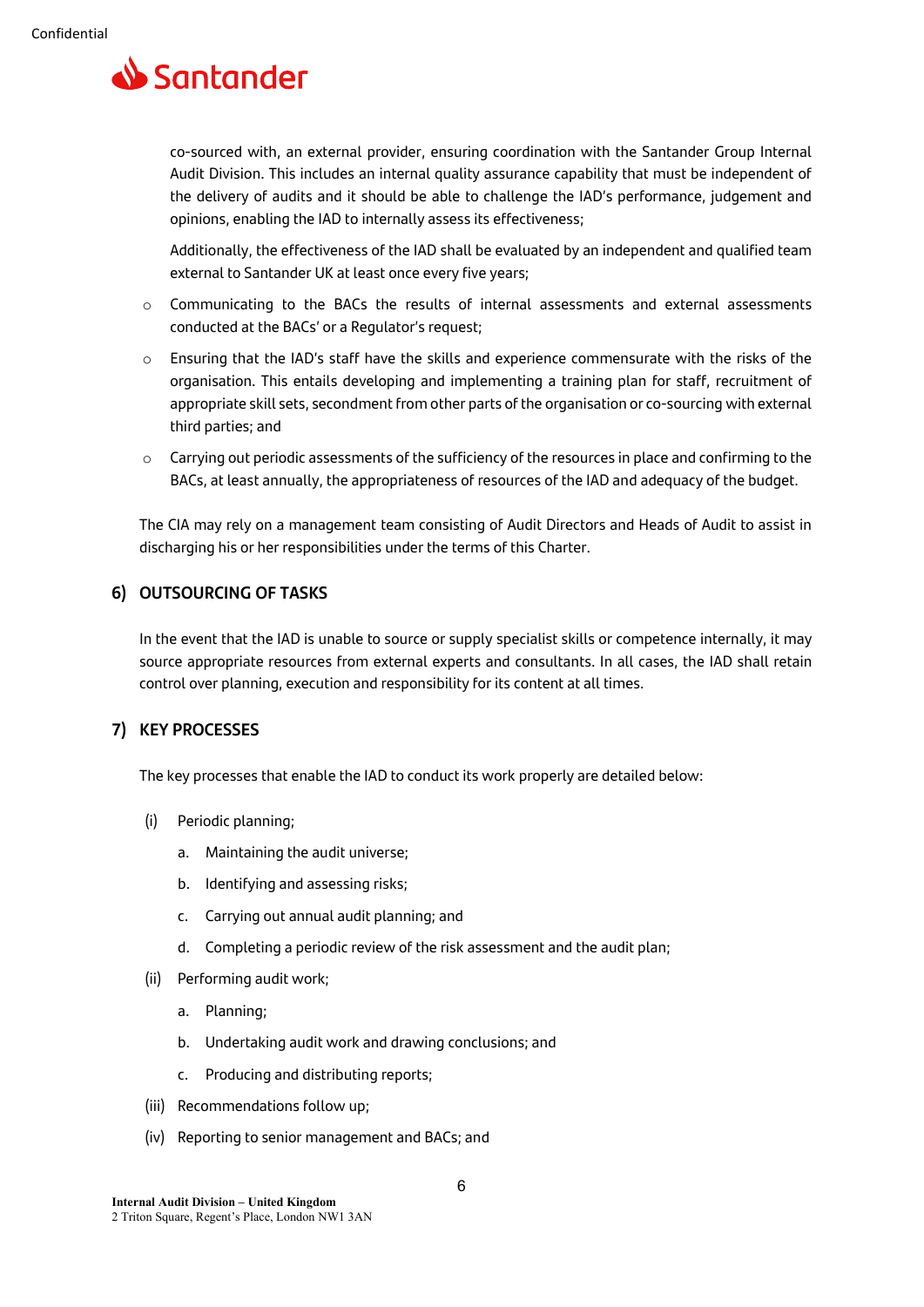

(v) Quality Assurance and Continuous Improvement Programme.

These processes are carried out by the IAD, under the terms of this Charter, and in accordance with the Santander Group Internal Audit Corporate Framework.

#### **8) OWNERSHIP, INTERPRETATION, DATE OF VALIDITY AND PERIODIC REVIEW**

The Santander UK Boards of Directors, through its BACs, shall be responsible for determining the scope and application of this Charter, based on proposals made by the IAD and the Group Internal Audit Division.

The CIA shall be responsible for the interpretation of this Charter and of all other functions assigned to it herein.

The contents of this Charter shall be subject to review at least once a year, making any changes or modifications that are deemed necessary. It will be reviewed by the CIA, shared with the Group CAE and submitted to the BACs for approval.